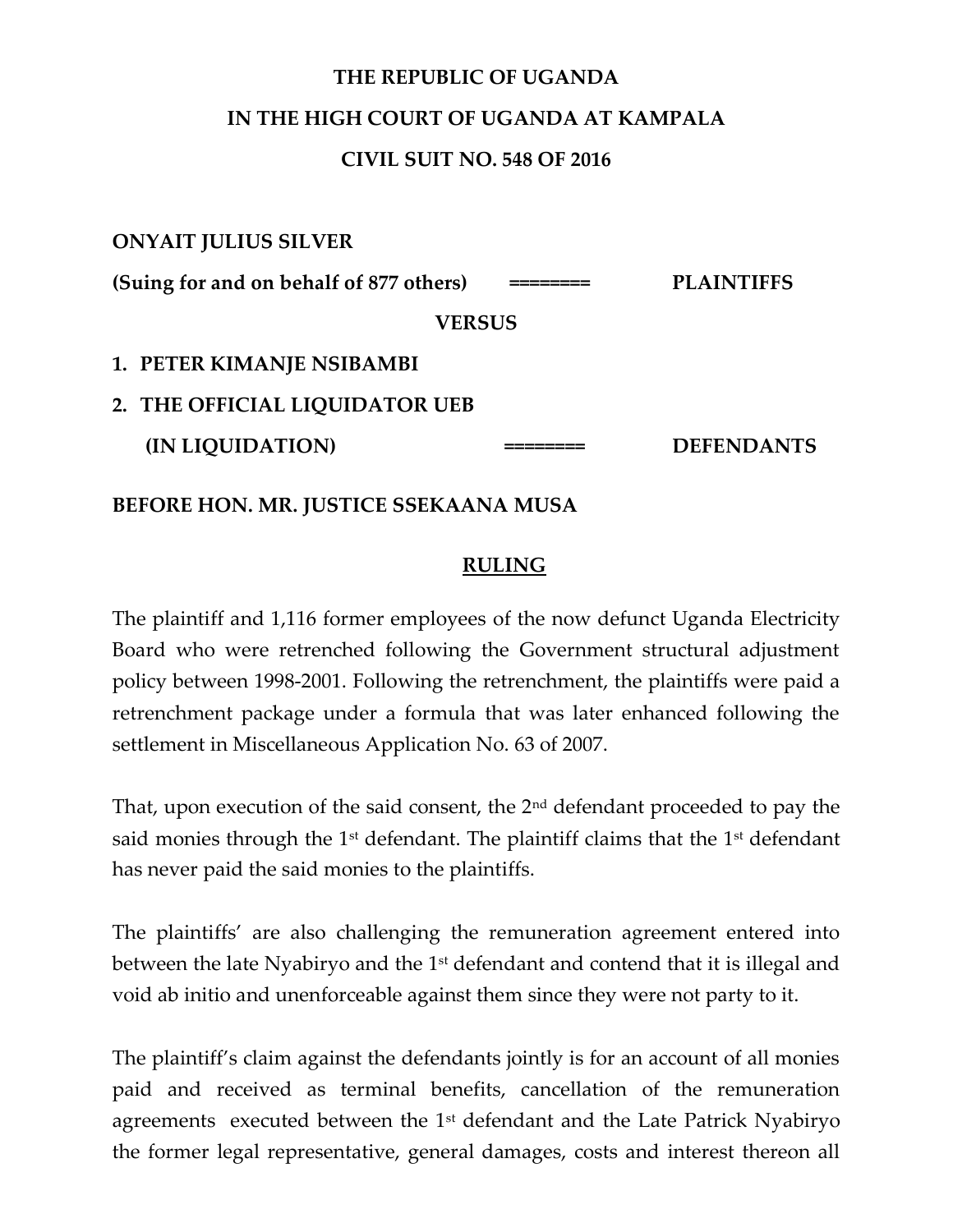arising from illegal and fraudulent acts, commissions and omissions of the defendants.

The 1st Defendant in his defence contended that the plaintiff having been a party to the original civil suit No. 1004 of 2001 Vincent Bagamuhunda & Others vs UEB and Miscellanous Application No. 63 of 2007 arising therefrom which were successfully prosecuted by way of representative action resulting in a decree and later a consent Order, the plaintiff has no locus standi to bring a fresh suit against the defendant.

The acts complained of between the 1<sup>st</sup> defendant and the late Patrick Nyabiryo who was the plaintiff's representative was contractual and arose between 2001- 2007.

The 1<sup>st</sup> defendant discharged his obligation to the plaintiff in the previous suits and the plaintiffs are estopped from denying Nyabiryo as their representative or from denying having received payments in 2007.

The defendant at the commencement of the trial informed court that he wishes to raise 3 preliminary objections;

- (1) The plaintiff has no right and /or cause of action to bring the present suit against the defendant.
- (2) The plaintiff is barred by law to bring a fresh suit in execution of the decree/consent order dated  $6<sup>th</sup>$  July 2007 having been a party to the original civil suit No. 1004 of 2001 Vincent Bagamuhinda & Others vs UEB and Miscellaneous Application No. 63 of 2007 arising therefrom which were successfully prosecuted by way of a representative suit.
- (3) The suit is time barred.

The 1st Defendant submitted that he represented retrenched former UEB workers under 10 years and the plaintiff has never been one of them as he worked for UEB for over 10 years and his counsel was Bashasha & Co. Advocates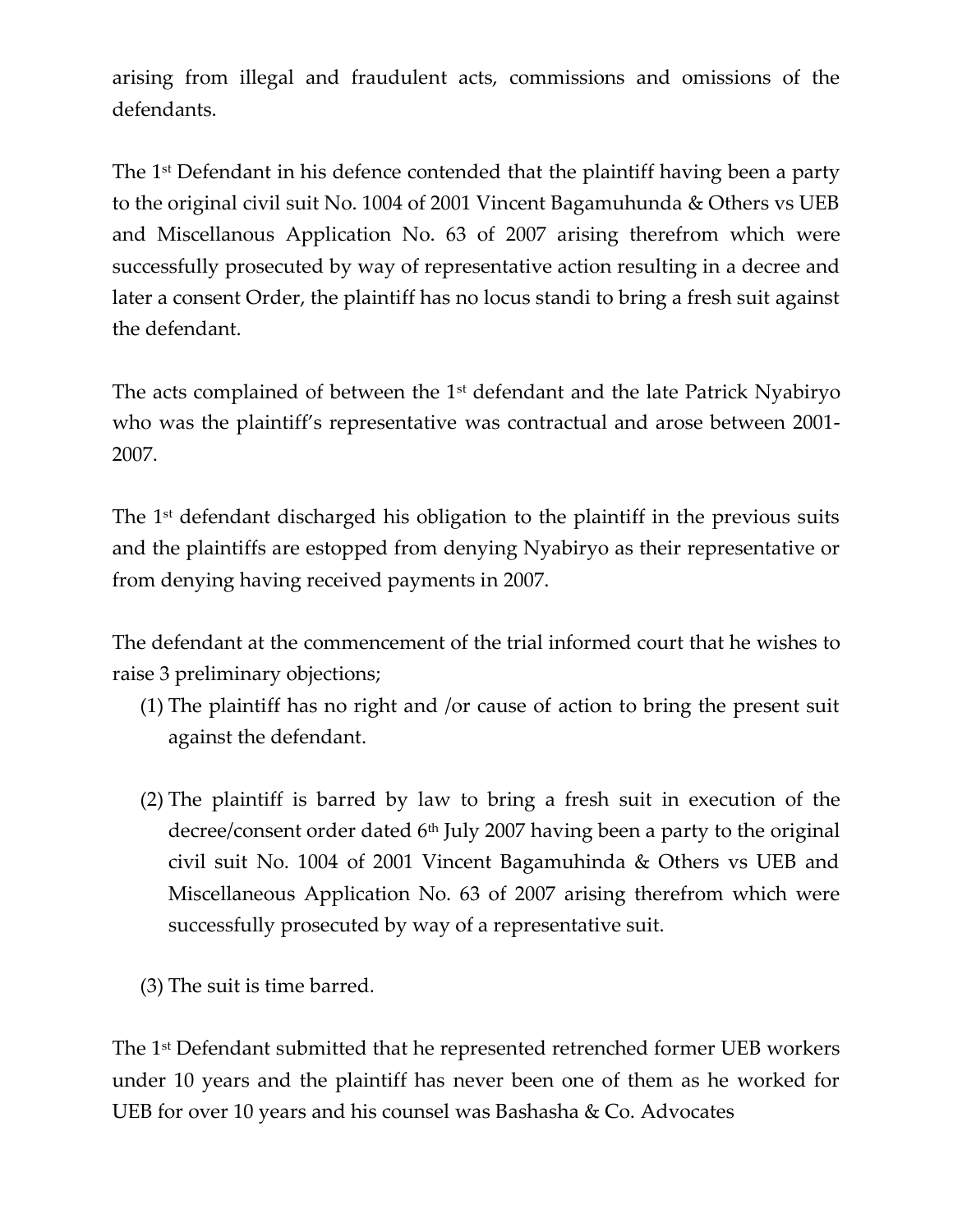Secondly, the plaintiff has no cause of action the 1<sup>st</sup> defendant whose actions and status were premised on a Court Order that has not been set aside. They cannot claim that the 1st defendant is liable for any violation of their rights.

Thirdly, the representative court Order stems from an order made by this court between the plaintiffs and 1st defendant and Uganda Revenue Authority and not the 1st defendant and The Official Liquidator UEB (in liquidation) as the defendants. Therefore the Official receiver UEB was substituted for Uganda Revenue Authority without any court Order and therefore the suit is not permitted by law.

The 1<sup>st</sup> defendant contended that the plaintiff is barred from bringing a fresh suit in execution of the decree dated  $24<sup>th</sup>$  October 2002/ consent order dated 6<sup>th</sup> July 2007. Counsel for the 1st defendant cited section 34 of the Civil Procedure Act and the case of *Kasanga Frank and 2 others v Muhereza Justus & 2 others Civil Suit No. 270 of 2017*.

The 1st defendant further contended that all claimants/retrenched former UEB workers who served under 10 years in service where paid in 2007 in compliance with the decree dated  $24<sup>th</sup>$  day of October 2002 and a consent Order dated 6<sup>th</sup> July 2007.

In addition, the acts complained about by the plaintiff are based on contract/agreement which the 1st defendant entered into with the late Patrick Nyabiryo, the then plaintiffs' representative and arose between 2001 and 2007. Therefore, the 1<sup>st</sup> defendant contends that the cause of action arose between 2001 and 2007 which are over 10 years from the date when the cause of action arose and as such the suit is bad in law and an abuse of the court process.

The plaintiff's counsel in reply to the preliminary objection submitted that all plaintiffs are former employees of UEB seeking accountability from the 1st defendant for money had and received and thus they have similar interest. The 1 st plaintiff's counsel acknowledges that he was not under 10 years but he has similar interest that is the need for accountability of their fund received by the 1st defendant.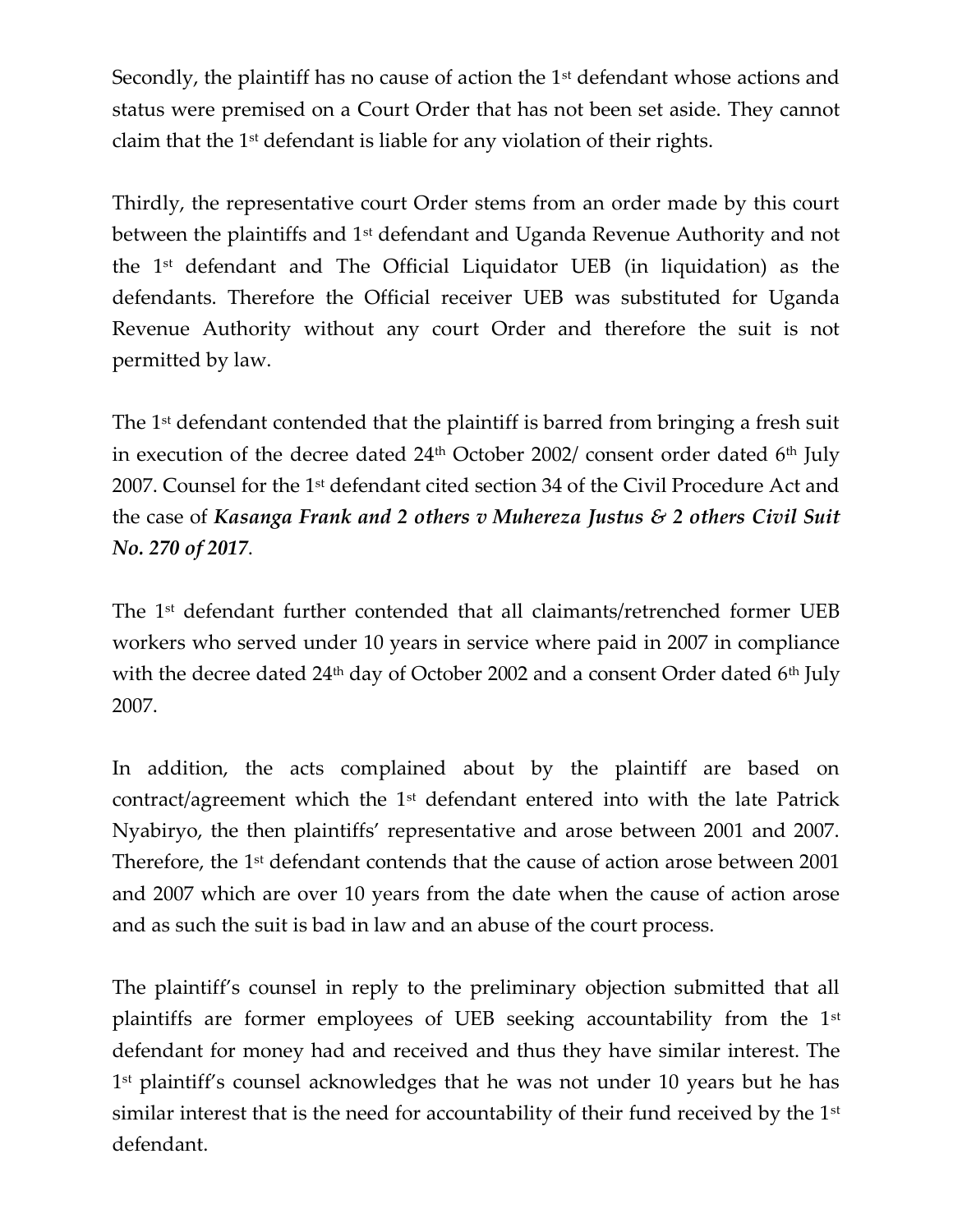It was 1st plaintiff's counsel submission that the plaintiff has requisite capacity to bring this suit which is proper before this court and this court is enjoined to expend justice not injustice by merely dismissing suits on the basis of a misjoinder or mere technicalities.

The present suit is not premised on the court order as alleged by the 1<sup>st</sup> defendant. The suit is totally different from that alleged under the said court order and cannot enforce the said court order twice since the 2nd defendant complied with all the terms of the said consent by paying the money to the 1st defendant.

The plaintiff further acknowledges that it filed the application under Order 20 of the Civil Procedure Rules but the same was not handled by the previous Judge in the interest of expediting the hearing of this case.

The plaintiffs' counsel submitted that the present suit is premised on the need for accountability and not entirely on the basis of a remuneration Agreement. He further contended that the suit is premised on fraudulent acts of the applicant/1st defendant including the remuneration agreement which was not brought to the attention of the plaintiffs and they did not agree too or sign but it was done between the Late Patrick Nyabiryo.

In sum, the plaintiff pleaded fraud as the basis for the extension of limitation time which had expired. He further contended that this objection if sustained has the effect of ending the entire suit without hearing the pertinent issues for which the plaintiff came to court thereby occasioning a grave injustice.

### **Determination**

### **Instituting a Fresh suit after Execution**

### **Section 34 of the Civil Procedure Act** provides;

*All questions arising between the parties to the suit in which the decree was passed, or their representatives, and relating to execution, discharge, or satisfaction of the decree, shall be determined by the court executing the decree and not by a separate suit.*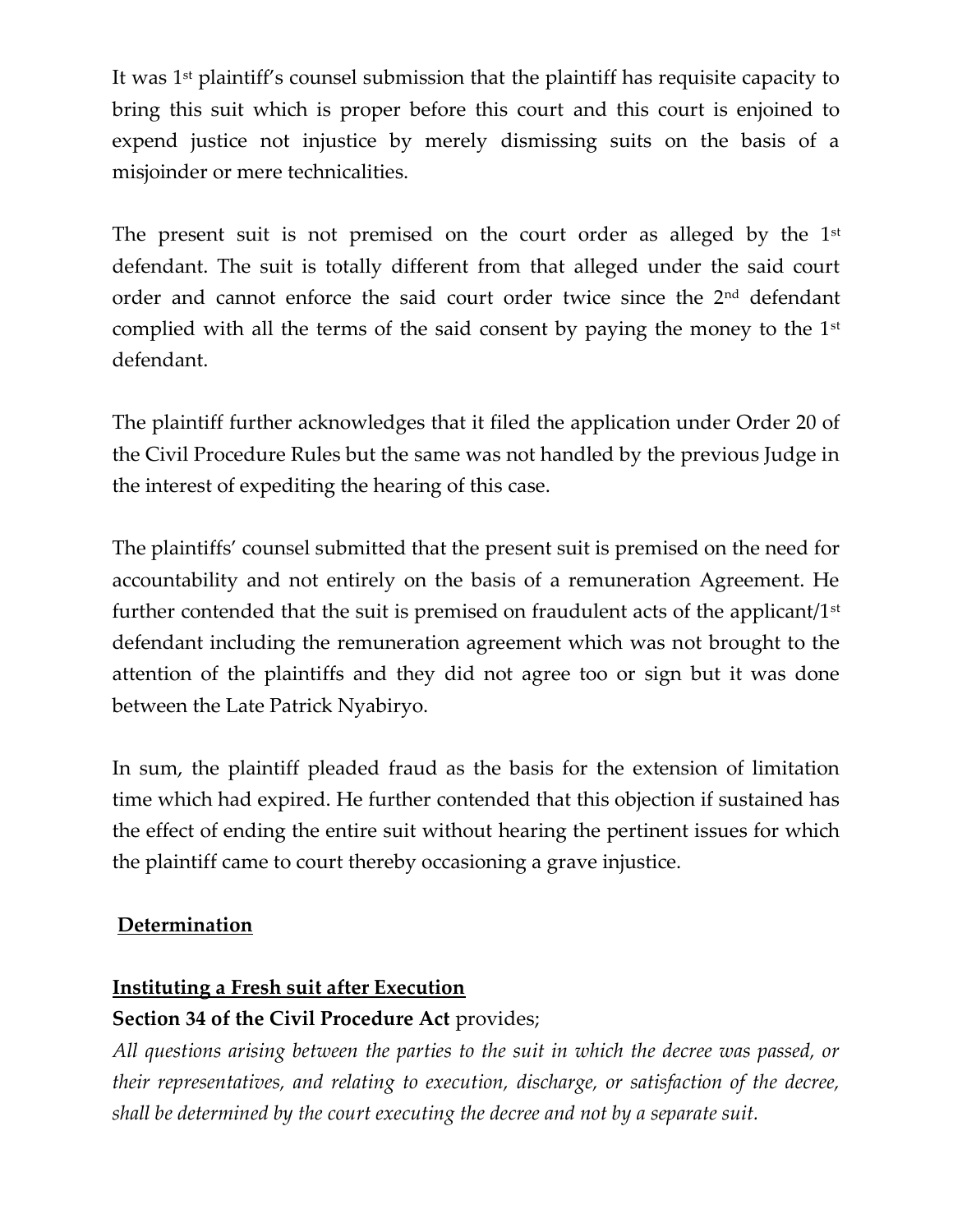It applies only to matters arising subsequent to the passing of a decree; and deals with objections to execution, discharge and satisfaction of a decree. It lays down the principle that matters relating to the execution, discharge or satisfaction of a decree arising between the parties, or their representatives, should be determined in execution proceedings and not by a separate suit.

The underlying object of this provision is to provide cheap and expeditious remedy for the determination of certain questions in execution proceedings without recourse to a separate suit and to prevent needless and unnecessary litigation. There must be an end to litigation. *Manunga Timotheo Makenge and JH Angaine v Minster of Lands and Settlements High Court Miscellanous Case No. 142 of 1976(k)*

The rule of *res judicata* deals with finality of a decision of a court on matters actually or constructively in issue before it and bars a fresh trial of any kind of such questions in subsequent proceedings between the parties; while section 34 deals with the enforcement of such decisions and enacts that questions specified in the section shall be tried in execution and not by a separate suit.

Section 34 is wide and confers exclusive jurisdiction on the executing court in respect of all matters relating to execution, discharge or satisfaction of a decree between parties or their representatives. Once a suit is decreed, this section requires that executing court alone should determine all questions in execution proceedings and filing of a separate suit is barred. See *Desh Bandhu Gupta v N.L.Anand, [1994] 1 SCC 131*

Whether a subsequent suit is barred under section 35 depends upon the nature of the decree which is being executed and the relief claimed. Where the terms of the decree are vague and ambiguous, it is the duty of the executing court to interpret the decree with a view to find out and ascertain the meaning of the terms used.

Therefore, an executing court has plenary power to determine all questions relating to execution of a decree including power to account for money received in execution and satisfaction of a decree.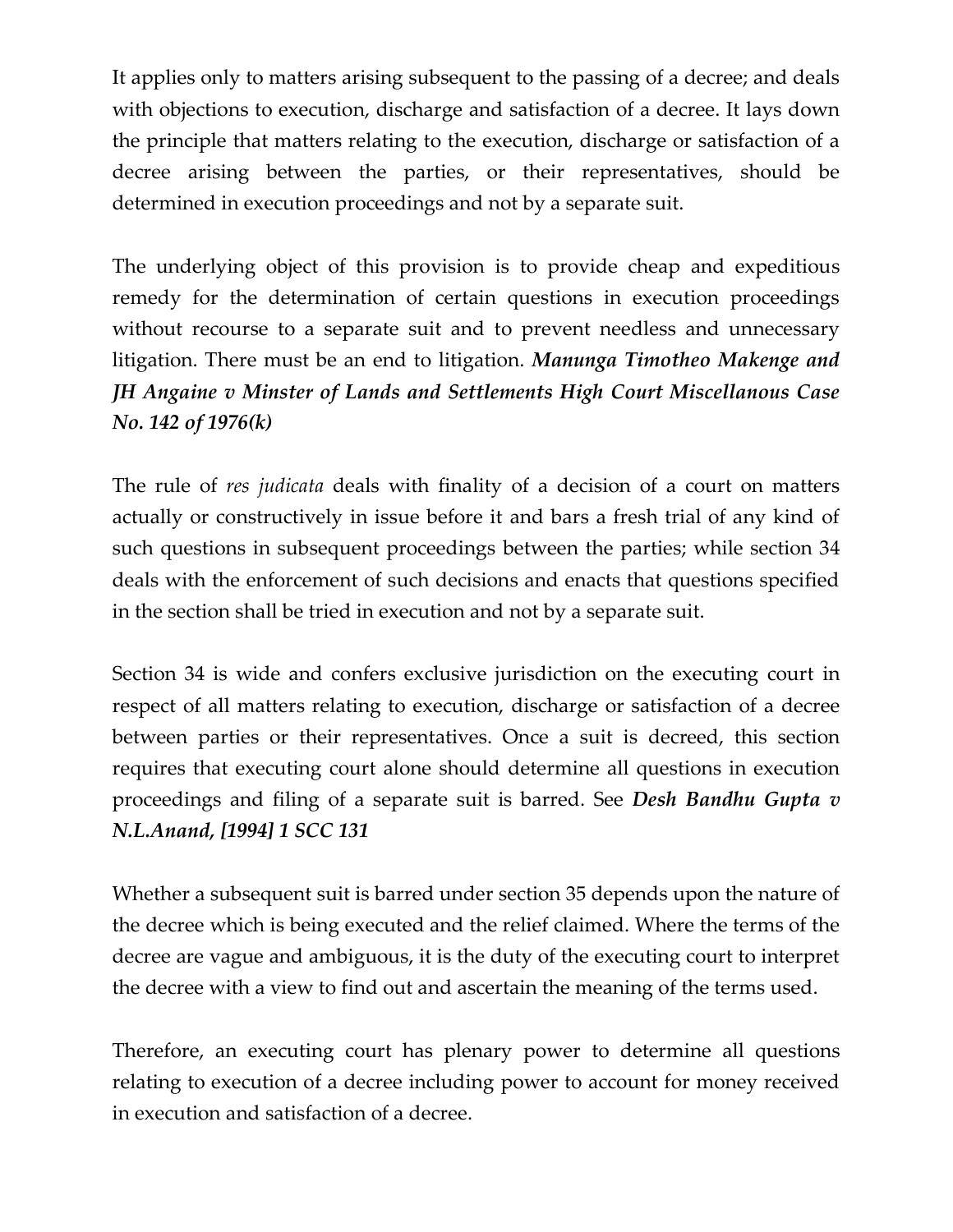In the present case, the plaintiffs are seeking to recover money allegedly recovered in original suit *HCCS No. 1044 of 2001 Vincent Bagamuhunda, John Katongole & Edward Rogers Kiwanuka vs Uganda Electricity Board* and Miscellaneous Application 63 of 2007 *Vincent Bagamuhunda v Uganda Electricity Board U.E.B (In Liquidation)* which in their view was not remitted to them and they have also added the party who they purport did not remit the same. This is a proper case arising out of the recovery process or execution and or arising out of execution that should be brought under section 34.

Instituting different suits or new suits becomes an abuse of court process and only intended to annoy or irritate the parties. Supposing any of the parties was never paid or did not receive their decretal sums, should they all file separate suits.

Litigants must use reasonable expedition in conducting cases. It is in the public interest that litigation should not be protracted unduly, and it should be brought to an end. Re-opening a concluded case would be to make a mockery to the administration of justice and indeed an abuse of the process of court.

This suit is incompetently brought as a fresh suit and for this reason alone it would be dismissed.

### **Limitation of Action**

Secondly, the applicant has raised preliminary objection as to the limitation of action. He contended that the action is based on remuneration agreement and failure to account for money received by the  $1<sup>st</sup>$  defendant between 2001 and 2007.

The plaintiff submitted that the cause of action indeed also confirmed that their claim is partly on remuneration agreement and failure to account.

According to the plaintiffs' claim or cause of action as set out in the plaint;

*"The plaintiffs' claim against the defendants jointly and severally is for <u>an account of all</u> monies paid and received as terminal benefits, cancellation of the remuneration agreement executed between the 1st defendant and the late Nyabiryo the former representative, general damages, costs and interest thereon all arising from illegal and fraudulent acts, commissions and omissions."*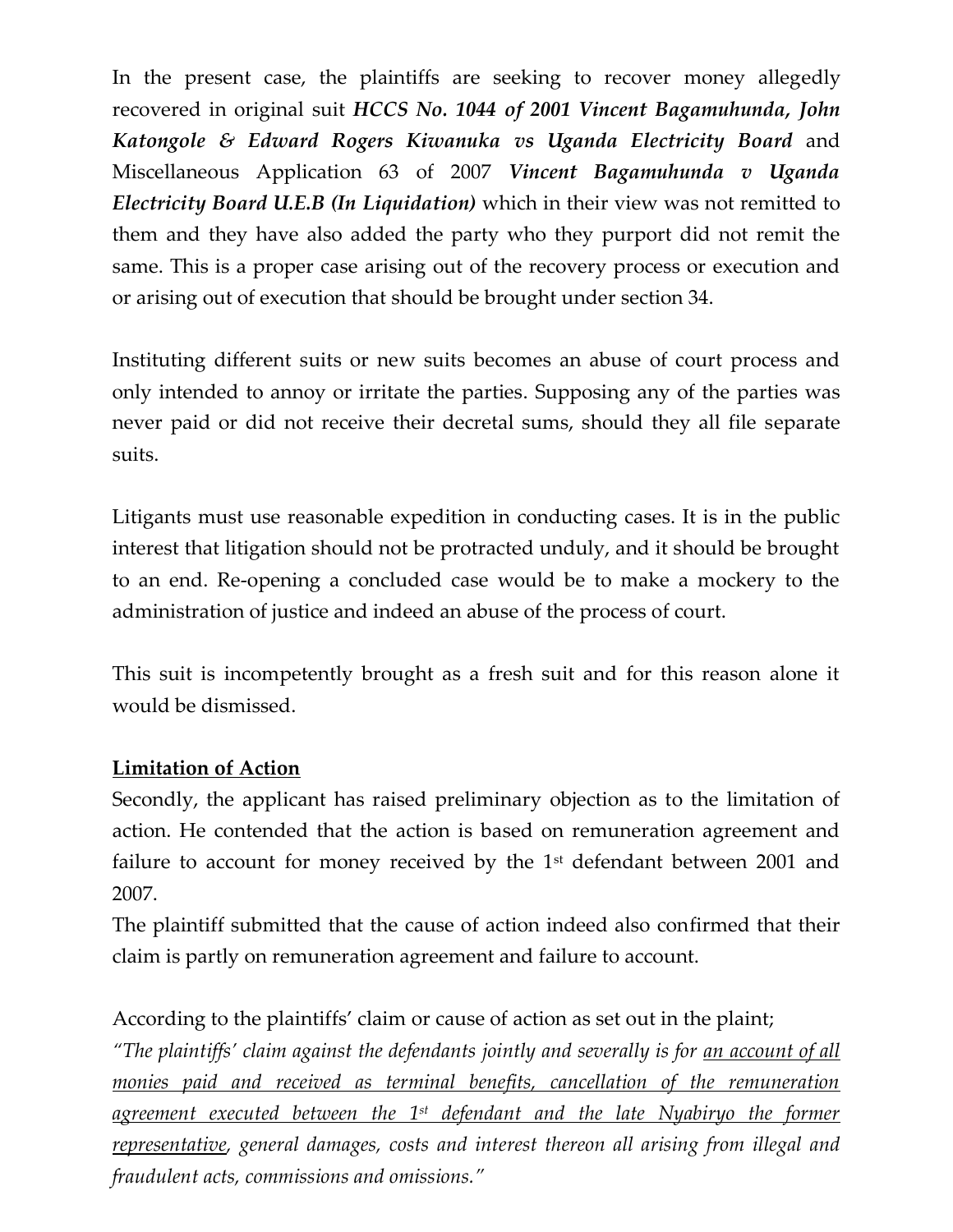### *Section 3(2) of the Limitation Act* provides that;

An action for an account shall not be brought in respect of any matter which arose more than six years before the commencement of the action.

The plaintiffs where indeed aware that they had brought their action out of the limitation period and that is why they sought to amend their pleadings to fall within the exceptions by introducing fraud. They added the following words to the cause of action,'*all arising from illegal and fraudulent acts, commissions and omissions of the defendants'*. The proceeded to add particulars of fraud in order to camouflage their suit which was time barred to come into the exceptions of limitation.

It is clear from the pleadings; the plaintiffs do not allude to any facts which bring them within the exceptions of fraud. The plaintiffs do not show court when they discovered the alleged fraud and it clear the amendment to the plaint was introduced in the amended plaint in order to defeat the 1st defendant's defence of limitation.

Order 7 rule 6 of the Civil Procedure rules provides;

*Where the suit is instituted after expiration of the period prescribed by the law of limitation, the plaint shall show the grounds upon which exemption from that law is claimed.* 

The provisions of this rule are mandatory and the plaintiff did not set out any grounds upon which exemption from the law of limitation is sought. The plaintiff merely threw particulars of fraud to court and hoped that this was sufficient to bring this claim within the exemption. I do not agree.

The primary purpose of limitation period is to protect a defendant from the injustice of having to face a stale claim which he never expected to have to deal. See *Donovan v Giventoys [1990] 1 WLR 472*.

Therefore defendants should not have to live with the risk of legal action indefinitely if for one reason or another, the potential plaintiff does not pursue his remedy and that old cases are difficult to try when memories are clouded, and evidence if probably lost. See *Civil Procedure and Practice in Uganda 2nd edition page117 by Ssekaana (M)&(S)*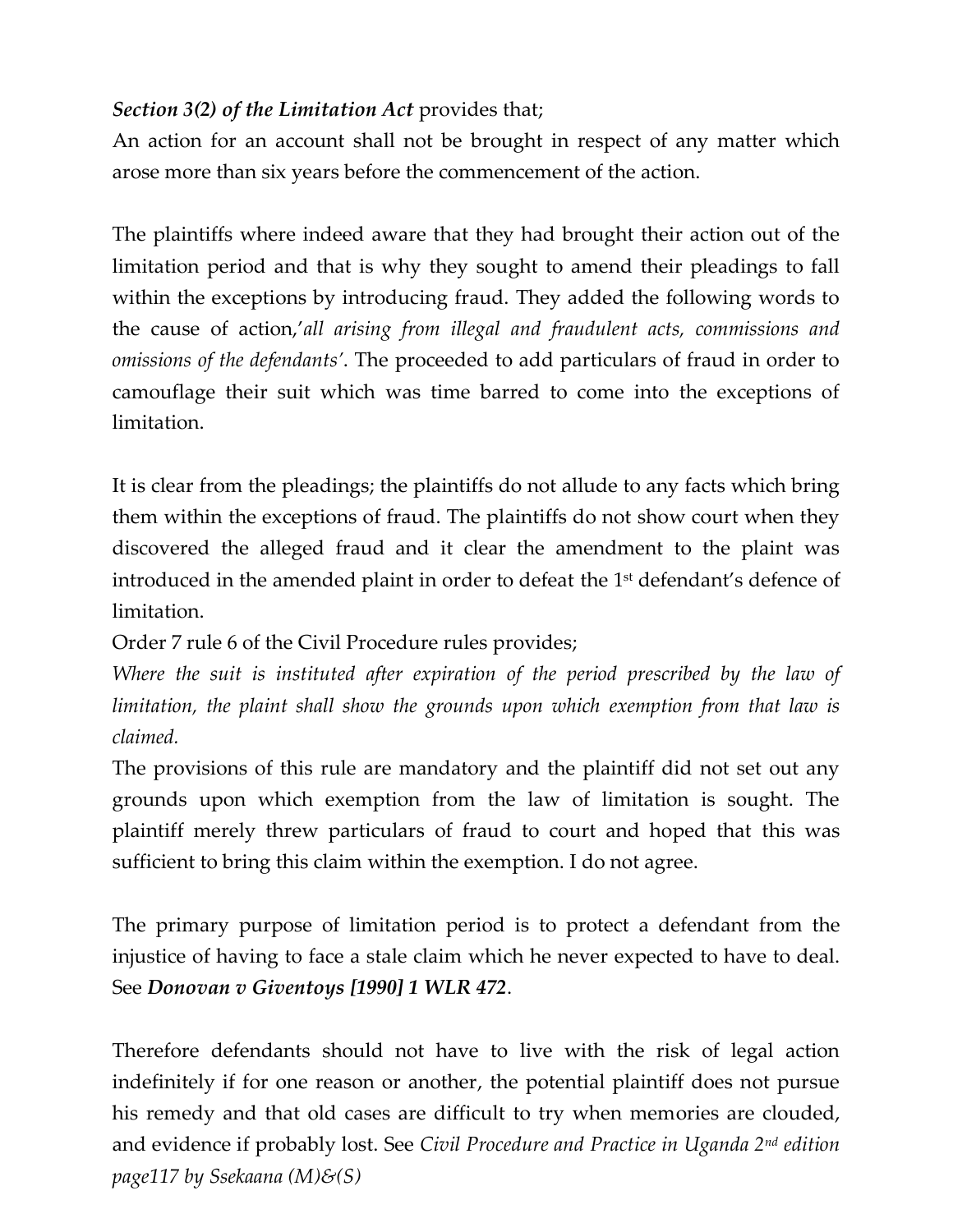The plaintiffs in the present case are trying to cancel a remuneration agreement/ contract executed and duly performed in 2007 over 10 years ago and one of the parties who represented the plaintiffs' Nyabiryo has since died. Was it intentional or deliberate that they should pursue such a claim after his death or it was inadvertence on their part? They do not deny receiving any money from the 1 st defendant but rather they are demanding for the accountability. It would imply that since the time they received money in 2007, they were fully aware of the existence of the said remuneration agreement which they want to court to cancel or nullify.

This suit is barred by limitation and for this reason the plaint is struck out with costs.

### *Competence of suit without a Representative Order.*

The plaintiff brought this action as a representative suit against the defendant under Order 1 rule 8 of the Civil Procedure Rules. The plaintiff obtained a representative order was obtained from court dated 2/6/2016.

The applicant filed High Court Miscellaneous Cause No. 85 of 2016 seeking a representative order against Uganda Revenue Authority and Kimanje Nsibambi & Co Advocates. This same order was granted and advertised in a newspaper of wide circulation.

The 1st plaintiff brought a suit against different parties without a representative order of court in this present suit. The actions of the 1<sup>st</sup> plaintiff or his advocate were fraudulent to that extent and it is unexplained why the same was done. I cannot fathom out the reason behind this, whether it was professional negligence or incompetence.

The plaintiffs' counsel submitted consistently about administering justice and not to expend injustice by merely dismissing suit on the basis of misjoinder or mere technicalities. The failure to obtain a proper representative order is breach of the procedural law and ought not to be ignored as a technicality. A party who wishes to represent several persons must come to court with clean hands. A court will not be used or called to aid the indolent to cause injustice and hardship to blameless parties.